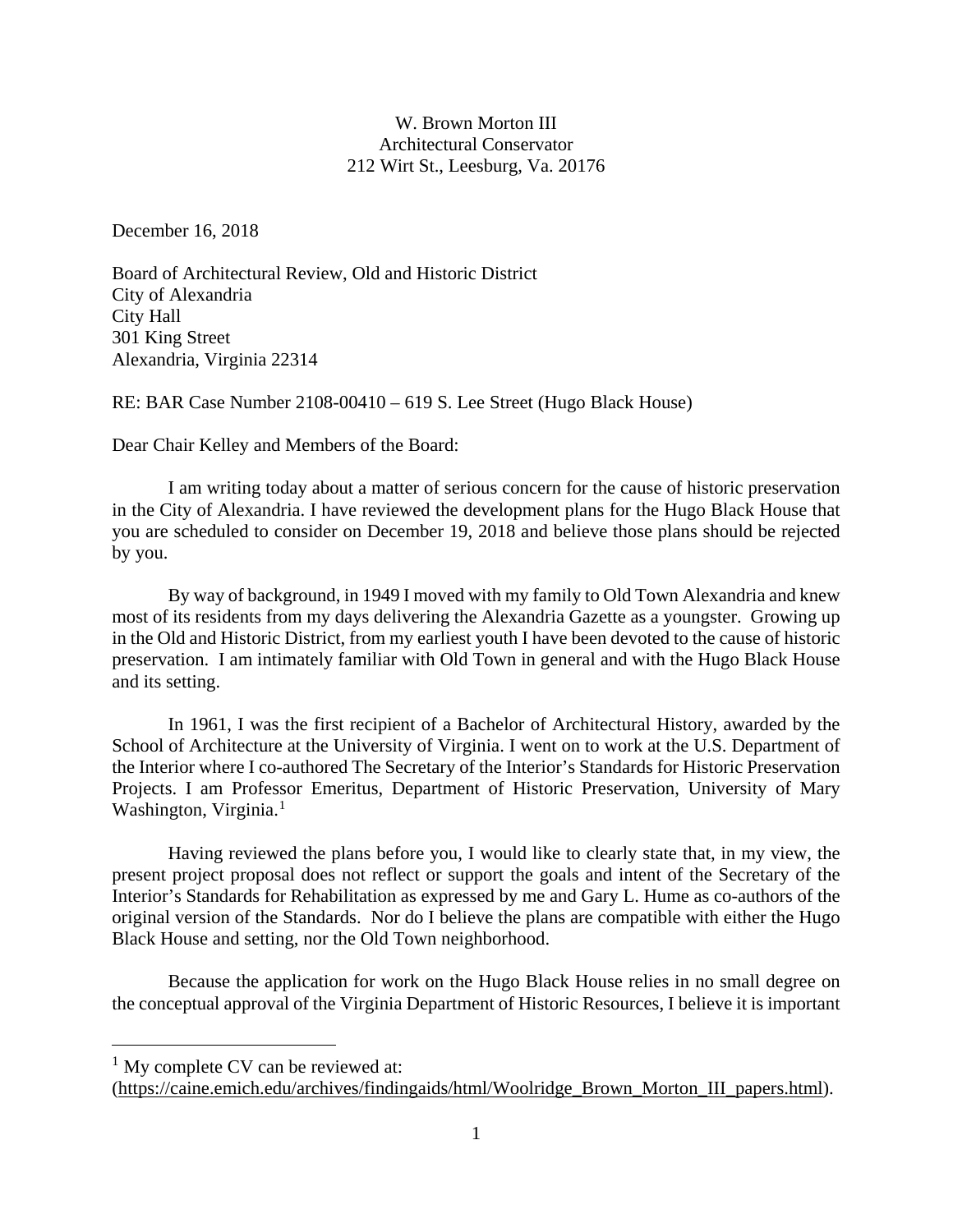for me to explain why I think that approval arose from a misapplication of the Secretary of the Interior's Standards which the VDHR is supposed to follow.

Any evaluation of a project like the one before you should start with an evaluation of the historic resource at hand.<sup>[2](#page-1-0)</sup> In this case, the Hugo Black House is one of national importance, not just because it is part of the Old & Historic District, but because of its association with one of the great American jurists during a time that the history of the United States was transformed by the United States Supreme Court. When Justice Black died in 1971 the considered judgment of the country was that

> Perhaps no other man in the history of the Court so revered the Constitution as a source of the free and good life. Few articulated so lucidly, simply and forcefully a philosophy of the 18th- century document. Less than a handful had the impact on constitutional law and the quality of the nation as this self-described 'backward country fellow' from Clay County, Alabama.<sup>[3](#page-1-1)</sup>

I my opinion, therefore, the period of greatest historical significance for 619 South Lee Street was the period when Justice Black owned the House and lived there.

As has been well noted by others,

The Vowell-Snowden-Black House, certainly one of the outstanding examples of the Federal 'row' type buildings in Alexandria, has fortunately been spared the fate of suffocation. By precept and example it stands flush with the street, but with its extensive grounds and breathing space preserved to this day. $4$ 

Shortly after Worth Bailey completed his study, the Virginia Historic Landmarks Commission certified the Hugo Black House and as an Historic Landmark property in December of 1969. Any assessment of the proper treatment of the property, therefore, has to start from a recognition of its Landmark status and the significant historical character of the property.

<span id="page-1-0"></span><sup>&</sup>lt;sup>2</sup> "To best achieve these preservation goals, a two-part evaluation needs to be applied by qualified historic preservation professionals for each project as follows: *first*, a particular properties materials and features which are important in defining its historic character should be identified. Examples may include a building's walls, cornice, window sash and frames and roof; rooms, hallways, stairs, and mantels; *or a site's walkways, fences, and gardens*. The Secretary of the Interior's Standards for Rehabilitation and Guidelines for Rehabilitating Historic Buildings." Washington, D.C. : U.S. Dept. of the Interior, National Park Service, Preservation Assistance Division : 1983., p. 6 (emphasis added).

<span id="page-1-1"></span><sup>3</sup> N.Y. Times (Sep. 26, 1917) at 79 col. 1.

<span id="page-1-2"></span><sup>4</sup> Worth Bailey, Photographs, Written Historical and Descriptive Data, Vowell-Snowden-Black House, 619 S. Lee Street, Alexandria, Virginia, HABS No. VA-709, p.1.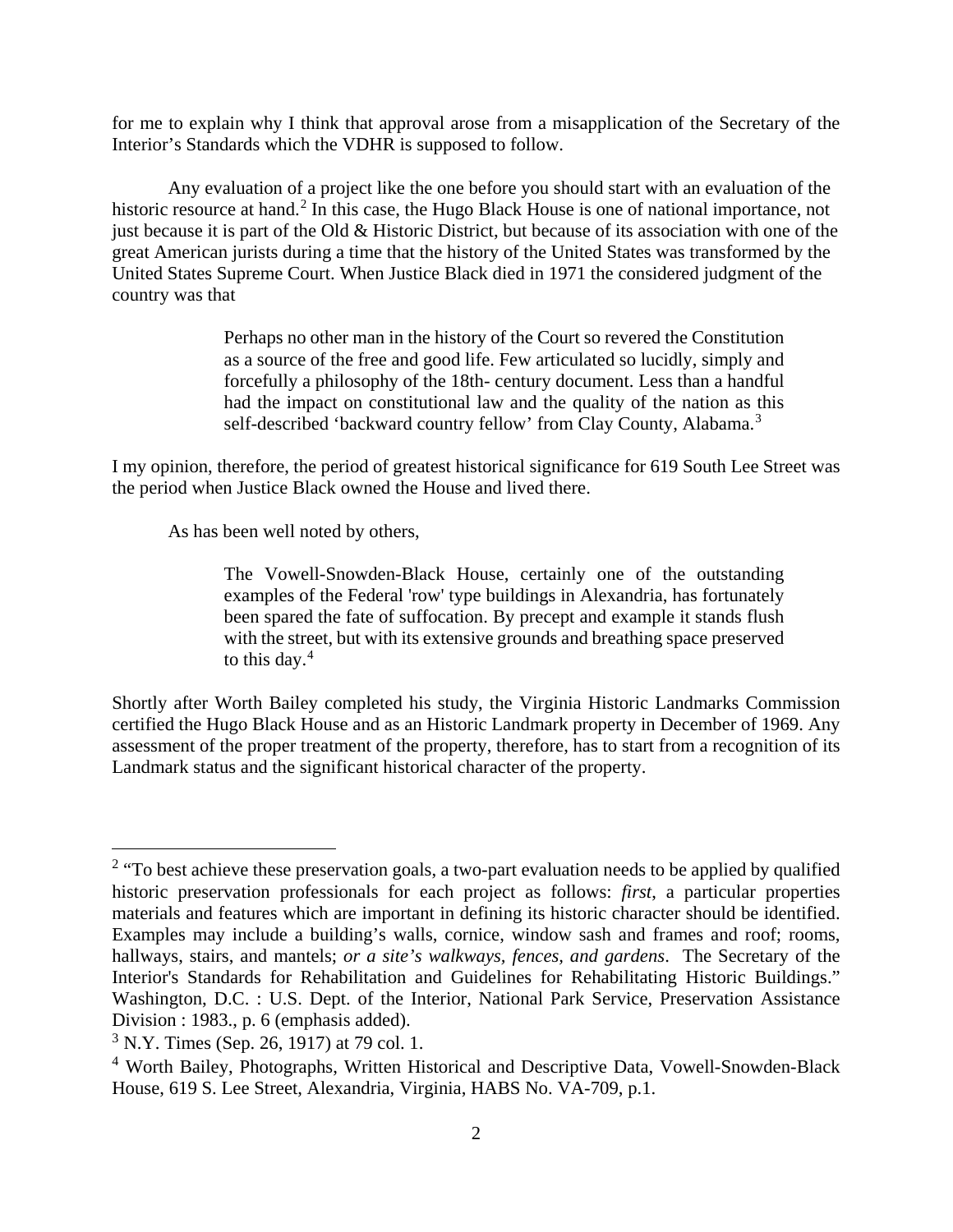In the case of the Hugo Black House, that means that one of the preservation priorities is the maintenance of the property as closely as possible to how it was during the life of Hugo Black, including the "extensive grounds and breathing space." That includes a side yard extending from the house to the corner of South Lee and Franklin Street, and a back yard spanning an entire city block in the heart of Old Town.

The importance of preserving this important feature of the Hugo Black House is set forth the in current version of the Secretary's Standards, which provide that "A property will be used as it was historically, or be given a new use that maximizes the retention of distinctive materials, features, spaces and spatial relationships."[5](#page-2-0) Or as originally set forth in 1979, "Every reasonable effort shall be made to provide a compatible use for the property that requires minimal alteration of the building structure, or site and its environment, or to use a property for its originally intended purpose."[6](#page-2-1) "The ethical idea here is that 'less is more' the smaller the degree of change the greater the level of retained integrity."[7](#page-2-2)

The current Standards also require that "The historic character of a property will be retained and preserved. The replacement of intact or repairable historic materials or alteration of features, spaces and spatial relationships that characterize a property will be avoided."<sup>[8](#page-2-3)</sup> In their original form this standard was stated as: "The distinguishing original qualities or character of a building, structure, or site and its environment shall not be destroyed. The removal or alteration of any historic material or distinctive architectural features should be avoided when possible."<sup>[9](#page-2-4)</sup> And most pointedly, the current Standard 9 for both Preservation and Rehabilitation projects states:

> New additions, exterior alterations or related new construction will not destroy historic materials, features and spatial relationships that characterize the property. The new work will be differentiated from the old and will be compatible with the historic materials, features, size, scale and proportion, and massing to protect the integrity of the property and its environment. $10$

<span id="page-2-0"></span><sup>&</sup>lt;sup>5</sup> Code of Federal Regulations, Tit. 36, Section  $68.3(a)(1)$ ,  $(b)(2)(2018)$ .

<span id="page-2-1"></span><sup>6</sup> W. Brown Morton III & Gary L. Hume, *The Secretary of the Interior's Standards for Historic Preservation with Guidelines for Applying the Standards* (Washington, D.C. 1979), p.3.

<span id="page-2-2"></span><sup>7</sup> W. Brown Morton III, *The Secretary of the Interior's Standards for Historic Preservations Projects: Ethics in Action,* Lecture Presented at the Annual Meeting of the National Council for Preservation Education, Indianapolis, Indiana, October 23, 1993, National Park Service, Washington, D.C. 1993.

<span id="page-2-3"></span><sup>8</sup> Code of Federal Regulations, Tit. 36, Section 68.3(a)(2), (b)(2)(2018)(emphasis added).

<span id="page-2-4"></span><sup>9</sup> Morton & Hume, *op. cit.* (emphasis added).

<span id="page-2-5"></span><sup>&</sup>lt;sup>10</sup> Code of Federal Regulations, Tit. 36, Section  $68.3(a)(9)$ ,  $(b)(9)(2018)$ (emphasis added). This has evolved from the original articulation of the standard which said, "Contemporary design for alteration and additions to existing properties shall not be discouraged *when such alterations and additions do not destroy significant historic architectural or cultural material and such design is compatible with the size, scale, color, material, and character of the property, neighborhood, or environment."* Morton & Hume*, op. cit.* (emphasis added).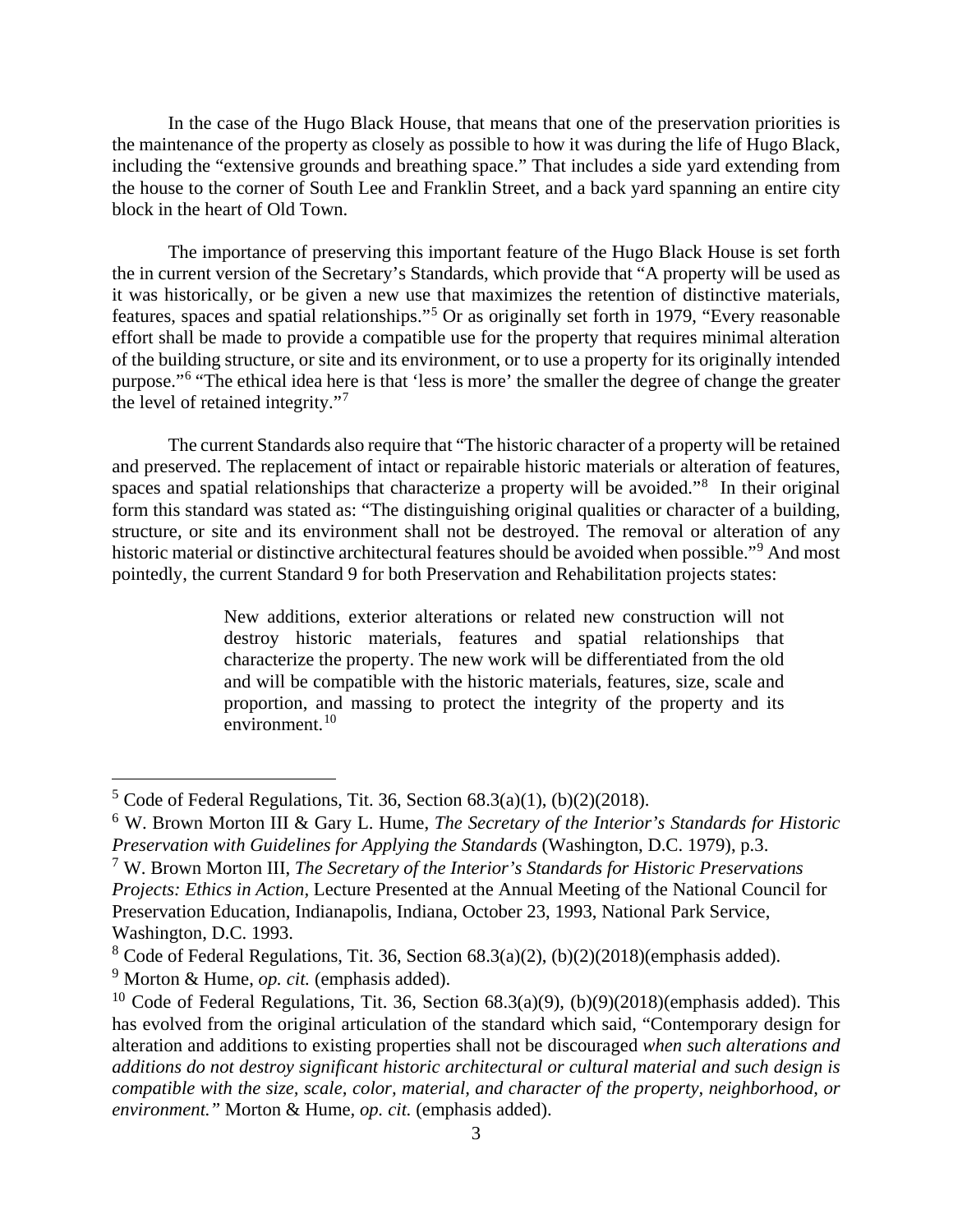In my opinion, the VDHR failed to properly apply these Standards when providing its conceptual review of the proposed project on the Hugo Black House. The proposed plan unnecessarily destroys one of the distinctive and historically significant features of the property: the extensive open space side yard extending to the corner of South Lee and Franklin Streets. By choosing to locate the additional structures along the length of South Lee Street the project electively places those additions where they most conspicuously occupy the "breathing space" that the Historic American Building Survey as identified as one of the properties most significant features.

Since 1983, the interpretive guidelines issued by the Department of the Interior has recommended that,

> Constructing a new addition so that there is the least possible loss of historic materials and so that the character-defining features are not obscured, damaged, or destroyed.

> Locating the attached exterior addition at the rear or on an inconspicuous side of a historic building; and limiting its size and scale in relationship to the historic building. $11$

By stretching two of its three proposed additions along the South Lee Street portion of the property, the plans proposed for the Hugo Black House appear to do the exact opposite of these recommendations.[12](#page-3-1)

I feel certain that with the architectural talent at the applicant's disposal that they can develop plans to meet any legitimate need of the owners while at the same time minimizing the destruction of the historic resource consistent with recognized preservation principles. Unfortunately, the approach adopted in the current plans do not adequately undertake this important work of preserving this landmark property.

In addition to the overall size, scale, style and placement of the proposed additions, the plans ask you to approve the demolition of a noted architectural feature of the Hugo Black House. I refer to the "curve" where the ell joins the main block of the house. That feature was given particular note in the HABS Report. "The hyphen where it was joined to the main house was rounded so as not to interfere with the windows upstairs and down."<sup>[13](#page-3-2)</sup> Rounded corners are an interesting treatment used in some important and historic Alexandria houses.

<span id="page-3-0"></span><sup>&</sup>lt;sup>11</sup> The Secretary of the Interior's Standards for rehabilitation and guidelines for rehabilitating historic buildings. Washington, D.C. : U.S. Dept. of the Interior, National Park Service, Preservation Assistance Division : 1983., p. 58.

<span id="page-3-1"></span><sup>&</sup>lt;sup>12</sup> "Not Recommended. ... Attaching a new addition so that the character defining features of the historic building are obscured, damaged or destroyed." *Ibid.*

<span id="page-3-2"></span><sup>13</sup> W. Bailey, *op cit*., p. 6.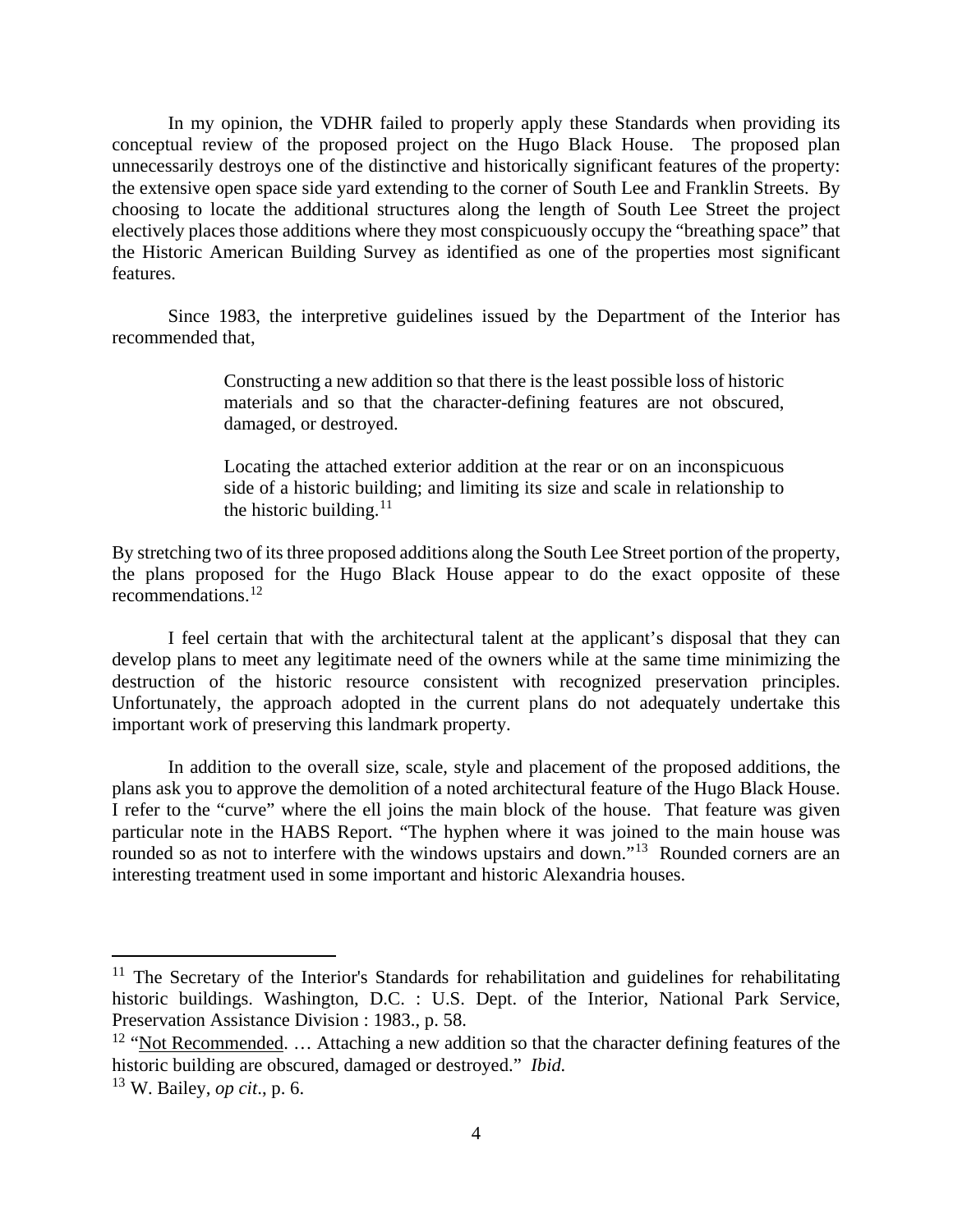For example, 213 South Pitt Street, where I grew up, had a curved corner on its rear wing. The preservation of such adaptive uses is precisely the type of architectural detail that the Secretary's Standards have always argued should be preserved. Originally the Standards said, "Changes which may have taken place in the course of time are evidence of the history and development of a building, structure or site and its environment. These changes may have acquired significance in their own right, and this significance shall be recognized and respected."<sup>[14](#page-4-0)</sup> Now the standards are even more explicit. "Changes to a property that have acquired historic significance in their own right will be retained and preserved."<sup>[15](#page-4-1)</sup> A guiding concept of cultural resource management throughout the Western world is that the retention of original or early material is essential to the integrity and significance of the resource.<sup>[16](#page-4-2)</sup>

I certainly do not suggest that the Standards Gary Hume and I developed for the Secretary of the Interior 40 years ago are the last word on Historic Preservation. The Standards have been revised several times since 1979 and in some respects these later revisions do not accurately express Gary Hume's or my original meaning or intent. These later revisions have hardened the Standards, in my view, into inflexible "commandements" rather than "recommendations" for thoughtful consideration of right action in the undertaking of any given project. Neither Gary nor I saw ourselves as a modern-day Moses.

In this case I fear that the applicant, in order to satisfy the dictates of the Virginia Department of Historic Resources, has been led to ignore the substance of the Standards in favor of a misguided and rote attempt to apply them. Thus, in the interest of "differentiation," the plan destroys one of the most noted feature of the historic property: placing additions where open space is supposed to be preserved. In the interest of not discouraging contemporary design, the plan ignores the precept that the "design is compatible with the size, scale, color, material, and character of the property, neighborhood, or environment."[17](#page-4-3) Since these plans were apparently developed without any consultation with, or notice to, the local community, it is perhaps understandable that the result has been so out of keeping with the tradition of preservation in Alexandria. The result is starkly incongruous with both the setting, the existing historic structure, and the community as a whole. It is an example of the misuse of the Standards "where the Standards have been mistaken for rules — where ethical reflection has been replaced by bureaucratic fiat, [and] the Standards have ... failed."<sup>[18](#page-4-4)</sup>

 $\overline{a}$ 

<span id="page-4-0"></span>*<sup>14</sup>* Morton & Hume, *op. cit.* (emphasis added).

<span id="page-4-1"></span><sup>&</sup>lt;sup>15</sup> Code of Federal Regulations Tit. 36, Section  $68.3(a)(4)$ ,  $(b)(4)(2018)$ .

<span id="page-4-2"></span><sup>16</sup> Morton, *Ethics in Action*, *op. cit.* p. 20.

<span id="page-4-3"></span>*<sup>17</sup>* Morton & Hume, op. cit. (emphasis added).

<span id="page-4-4"></span><sup>18</sup> Morton, *Ethics in Action*, *op. cit*., p. 22.